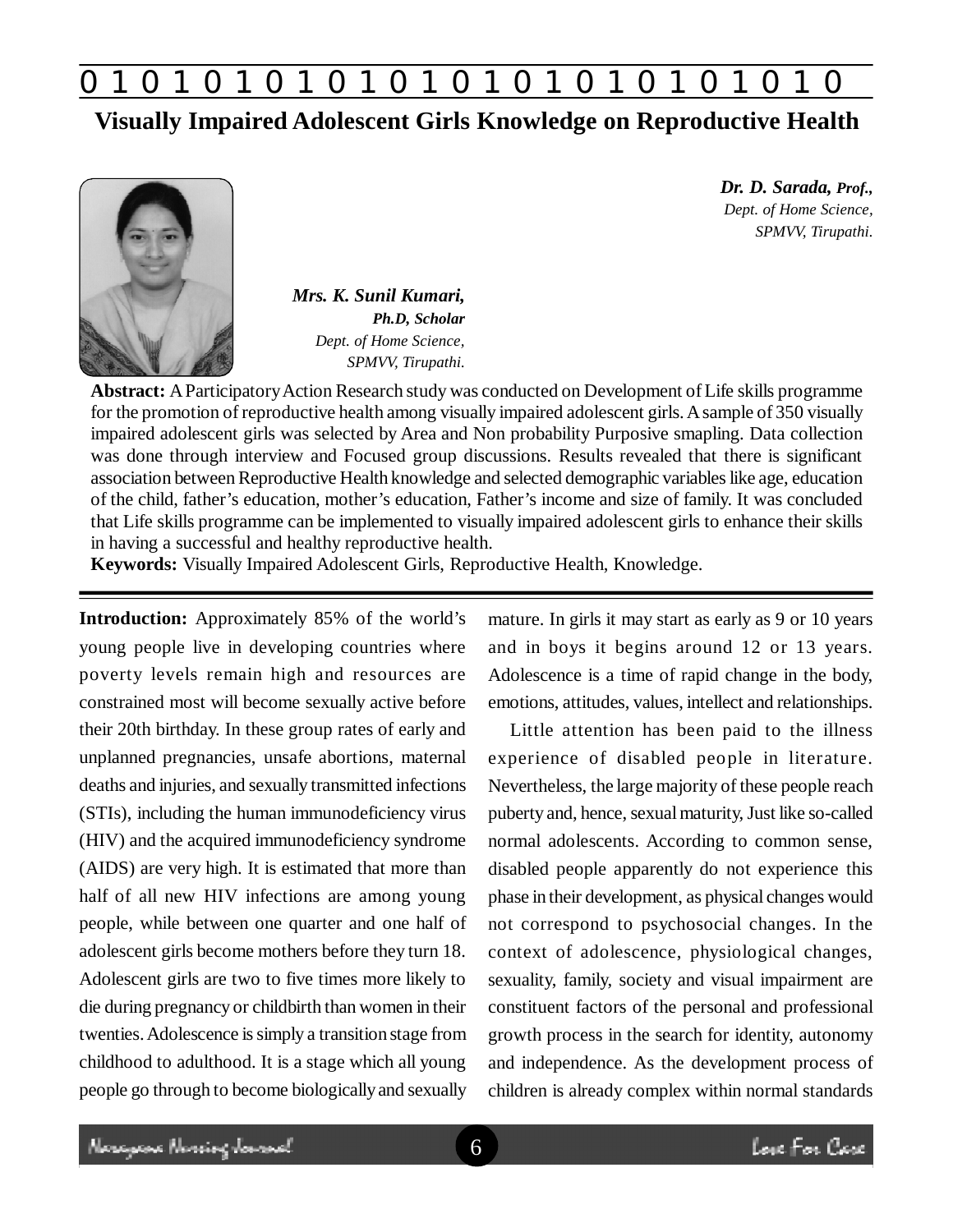## **0 z 0 z 0 z 0 z 0 z 0 z 0 z 0 z 0 z 0 z 0 z 0 z 0**

to reach maturity, what will the experience of visually impaired adolescents be like ?

We will try to answer this question and decided to work with female visually impaired adolescents only. This choice was due to some reasons, such as: girls are more overprotected than boys; as children, women are stimulated to behave well and control their desires; women experience more difficulty to address sexuality-related issues.

**Statement of the Problem:** Development of life skills programme for the promotion of reproductive health among visually impaired adolescent girls.

#### **Objectives of the Study:**

1. To collect information on personal and family profile of the visually impaired adolescent girls.

2. To study the relationship between independent variables and Knowledge on Reproductive Health.

**Methodology:** The research approaches used in the study were Participatory Action Research, Evaluation type of research, and Problem solving research. The then state of Andhra Pradesh and the present states of Telangana and Andhra Pradesh is the locale of the study conducted. Among the 23 districts of former Andhra Pradesh six districts namely Rangareddy, Mahaboobnagar, Karimnagar, Visakhapatnam, Krishna and Guntur were selected for the study. From these six districts ten areas were selected for the study as they had residential Blind schools exclusively for Girl students. The sample was selected using Area sampling and Purposive sampling methods. A sample of 350 visually impaired adolescent girls was thought to be appropriate for the present study. The Independent variables were Age, Education of the respondent, Father's Education, Mother's education, Father's occupation, Mother's occupation, Monthly income of father, Monthly income of mother, Size of family, Type of family. The dependent variables were Knowledge.

#### **Findings of the Study**

#### **Demographic profile of the sample**

Demographic variables also indicate the physical environment of the sample, which may has an influence on the knowledge attitude and practice of the sample. Hence an attempt was made to study these variables.



**Figure 1:** The Percentage Distribution of Visually Impaired Adolescent Girls their Age in years.

**Table 1:** Frequency and Percentage Distribution of adoloscent girls based on education

|--|--|

| S.No Variable | Categories Fre          |     | Per |
|---------------|-------------------------|-----|-----|
| Education of  |                         |     |     |
| the Child     | $4^{th}$ - $6^{th}$     | 130 | 37  |
|               | $7th$ - Q <sup>th</sup> |     |     |

**Table no-1:** Shows that around 63 percent were in  $7<sup>th</sup> - 9<sup>th</sup>$  class and 37% percent in  $4<sup>th</sup>$  -6<sup>th</sup> class.

With regard to mother's education, about 45.7% were illiterate, 29.1% studied upto high school education, 13.1% percent had education upto primary school and 12% were educated upto technical or professional education. Influence was found to be weak on visually impaired adolescent girl's reproductive health education since majority of mother were illiterate. Hence they require RH education the school.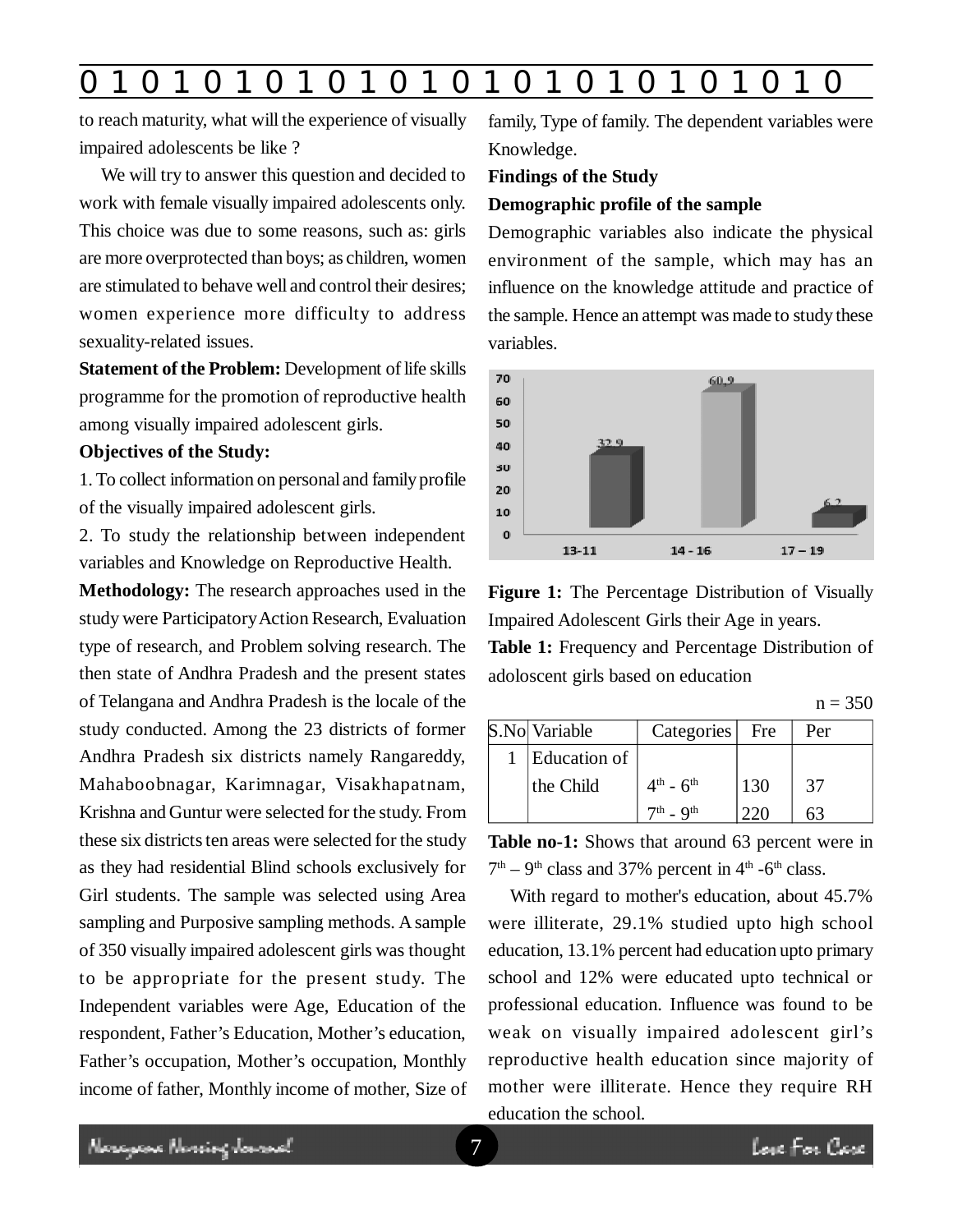### **0 z 0 z 0 z 0 z 0 z 0 z 0 z 0 z 0 z 0 z 0 z 0 z 0**

The percentage distribution of the sample by their father's occupation in the study shows that 56% of father's were daily wage earners, 28.6% are selfemployed, 0.3% were private employees 4.9% were Government employees and 4.3% were unemployees.

With regard to mother's occupation, 52.9% were daily wage earners, 35.7% were belonging to other kind of employment, 9.4% percent self-employed, 1.1% were private employees and only 0.9% were government employees.

With regard to father's income, Majority, 57.1% had less than Rs.5000/-, 28% had income between Rs.5001 to 10,000/-, 5.7% were between Rs.10, 000/ - to 15,000/- , 4.9% were belonging to above Rs. 15, 000/- and 4.3% were unemployed.

The percentage distribution of the sample by their mother's income shows that majority 82.6% were getting Rs.5000/-, 14.0% were getting Rs.5001/- to 10,000/-, 2.9% were getting Rs.10,001/- to 15,000/ and 0.6% were getting income Rs.15,000/- above.

With regard to type of family 89.7% visually impaired adolescent girls belonged to nuclear family, whereas 10.3% belonged to joint family. Majority 73.1% were from size of family with 4-6 members, 13.7% were from 7-9 members,11.7% were from family with more than 9 members.

**Table - 2:** Association between the Reproductive Health Knowledge scores of sample on Reproductive Health Knowledge and Age, Education of the child, Father's education, Mother's education, Father's occupation, Father's Income, Mother's Occupation, Mother's Income, Type of family, size of family.  $n = 350$ 

| $x^2$ calculated |                          |    |               |             |  |  |
|------------------|--------------------------|----|---------------|-------------|--|--|
|                  | <b>S.No</b> Variable     | df | value         | P Value     |  |  |
|                  | Age                      |    | 14.16         | $\pm 0.007$ |  |  |
|                  | Education of the child 4 |    | $14.268$ 0.01 |             |  |  |

| 3  | Father's education    | 6              | 15.024 | 0.02 |
|----|-----------------------|----------------|--------|------|
| 4  | Mother's Education    | 6              | 31.91  | 0.00 |
| 5  | Father's Occupation   | 8              | 50.43  | 0.00 |
| 6  | Father's Income       | 8              | 53.32  | 0.00 |
| 7  | Mother's Occupation   | 6              | 50.152 | 0.00 |
| 8  | Mother's Income       | 4              | 37.83  | 0.00 |
| 9  | <b>Type of Family</b> | $\overline{2}$ | 3.24   | 0.20 |
| 10 | Size of Family        | 6              | 25.07  | 0.00 |

The table 2 indicates the result of association between reproductive health knowledge and selected demographic variables of VIAGs such as Age, Education of the child, Father's Education, Mother's Education, Father's Occupation, Father's Income, Mother's Occupation, Mother's Income, Type of Family and size of family.

The table shows that the demographic variables of Age, Education of the child, Father's Education, Mother's Education, Father's Occupation, Father's Income, Mother's Occupation, Mother's Income and size of family have significant association with the Reproductive Health knowledge of VIAGs results estimated that calculated  $x^2$  Value of age (14.16), education of the child (14.26), mother's Income (37.83) which is greater than tabulated value of  $x^2$  at degree of freedom 4; Father's education (15.02), Mother's education (31.91), mother's occupation (50.315), size of family (25.07) which is greater than tabulated value of  $x^2$  at degree of freedom 6; father's occupation (50.43), father's Income (53.32) which is greater than tabulated value of  $x^2$  at degree of freedom 8.

Hence research hypothesis was accepted i. e. there is significant association between Reproductive Health knowledge and selected demographic variables like age, education of the child, father's education, mother's education, Father's Income and size of family.